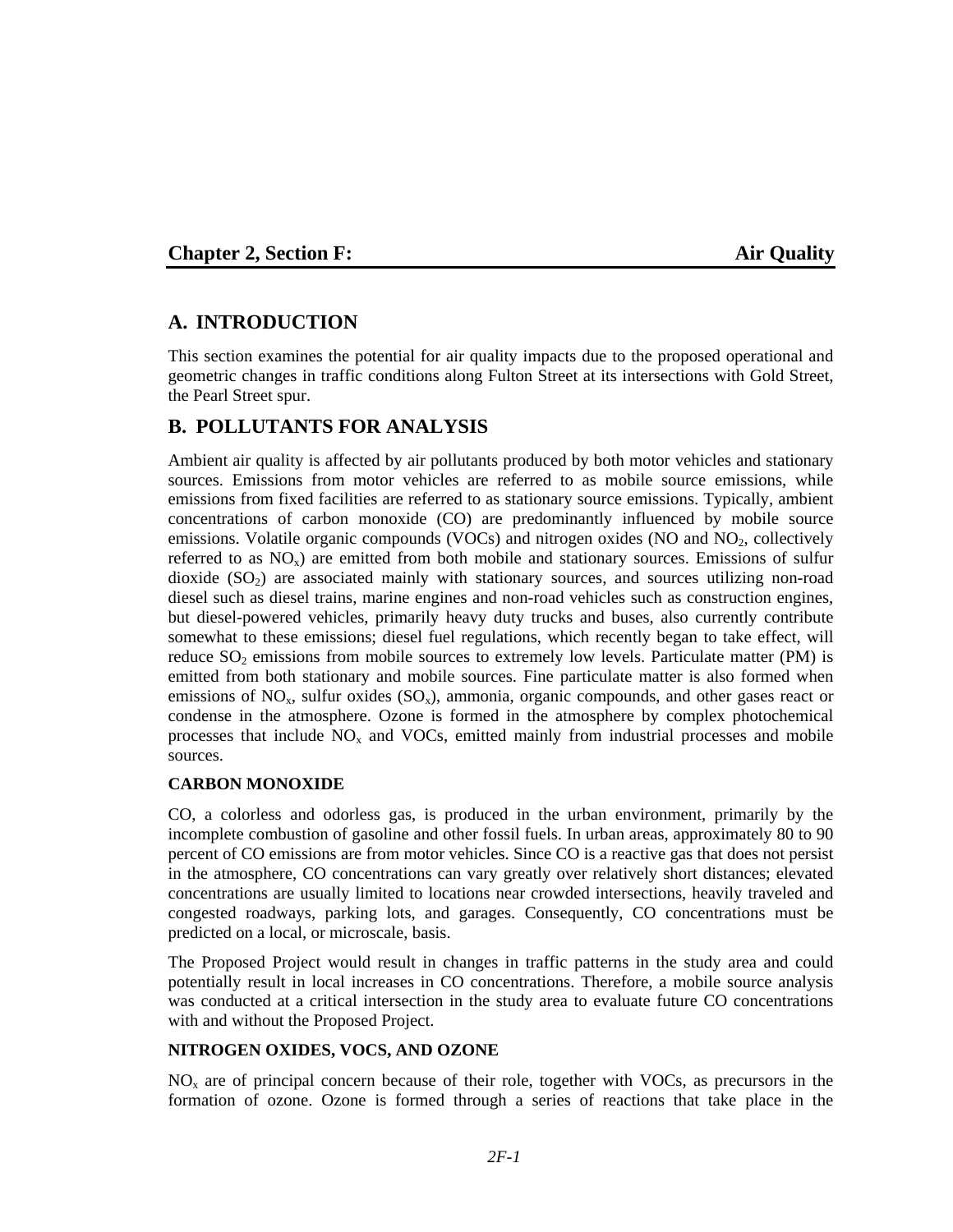atmosphere in the presence of sunlight. Because the reactions are slow, and occur as the pollutants are advected downwind, elevated ozone levels are often found many miles from sources of the precursor pollutants. The effects of  $NO<sub>x</sub>$  and VOC emissions from all sources are therefore generally examined on a regional basis. The contribution of any action or project to regional emissions of these pollutants would include any added stationary or mobile source emissions; the change in regional mobile source emissions of these pollutants would be related to the addition or subtraction of the total vehicle miles traveled on various roadway types throughout the New York metropolitan area, which is designated as a moderate non-attainment area for ozone by the U.S. Environmental Protection Agency (EPA).

The Proposed Project would not have a significant effect on the overall volume of vehicular travel in the metropolitan area; therefore, no measurable impact on regional  $NO<sub>x</sub>$  emissions or on ozone levels is predicted. An analysis of project-related emissions of these pollutants from mobile sources was therefore not warranted.

## **LEAD**

Airborne lead emissions are principally associated with industrial sources and motor vehicles that use gasoline containing lead additives. Most U.S. vehicles produced since 1975, and all produced after 1980, are designed to use unleaded fuel. As these newer vehicles have replaced the older ones, motor vehicle related lead emissions have decreased. As a result, ambient concentrations of lead have declined significantly. Nationally, the average measured atmospheric lead level in 1985 was only about one-quarter the level in 1975.

In 1985, EPA announced new rules drastically reducing the amount of lead permitted in leaded gasoline. The maximum allowable lead level in leaded gasoline was reduced from the previous limit of 1.1 to 0.5 grams per gallon effective July 1, 1985, and to 0.1 grams per gallon effective January 1, 1986. Monitoring results indicate that this action has been effective in significantly reducing atmospheric lead concentrations. Effective January 1, 1996, the Clean Air Act (CAA) banned the sale of the small amount of leaded fuel that was still available in some parts of the country for use in on-road vehicles, concluding the 25-year effort to phase out lead in gasoline. Even at locations in the New York City area where traffic volumes are very high, atmospheric lead concentrations are far below the national standard of 1.5 micrograms per cubic meter (3 month average).

No significant sources of lead are associated with the Proposed Project, and, therefore, an analysis was not warranted.

# **RESPIRABLE PARTICULATE MATTER—PM<sub>10</sub> AND PM<sub>2.5</sub>**

PM is a broad class of air pollutants that includes discrete particles of a wide range of sizes and chemical compositions, as either liquid droplets (aerosols) or solids suspended in the atmosphere. The constituents of PM are both numerous and varied, and they are emitted from a wide variety of sources (both natural and anthropogenic). Natural sources include the condensed and reacted forms of naturally occurring volatile organic compounds, salt particles resulting from the evaporation of sea spray; wind-borne pollen, fungi, molds, algae, yeasts, rusts, bacteria, and material from live and decaying plant and animal life; particles eroded from beaches, soil, and rock; and particles emitted from volcanic and geothermal eruptions and from forest fires; naturally occurring PM is generally greater than 2.5 micrometers in diameter. Major anthropogenic sources include the combustion of fossil fuels (e.g., vehicular exhaust, power generation, boilers, engines and home heating), chemical and manufacturing processes, all types of construction, agricultural activities, as well as wood-burning stoves and fireplaces. PM also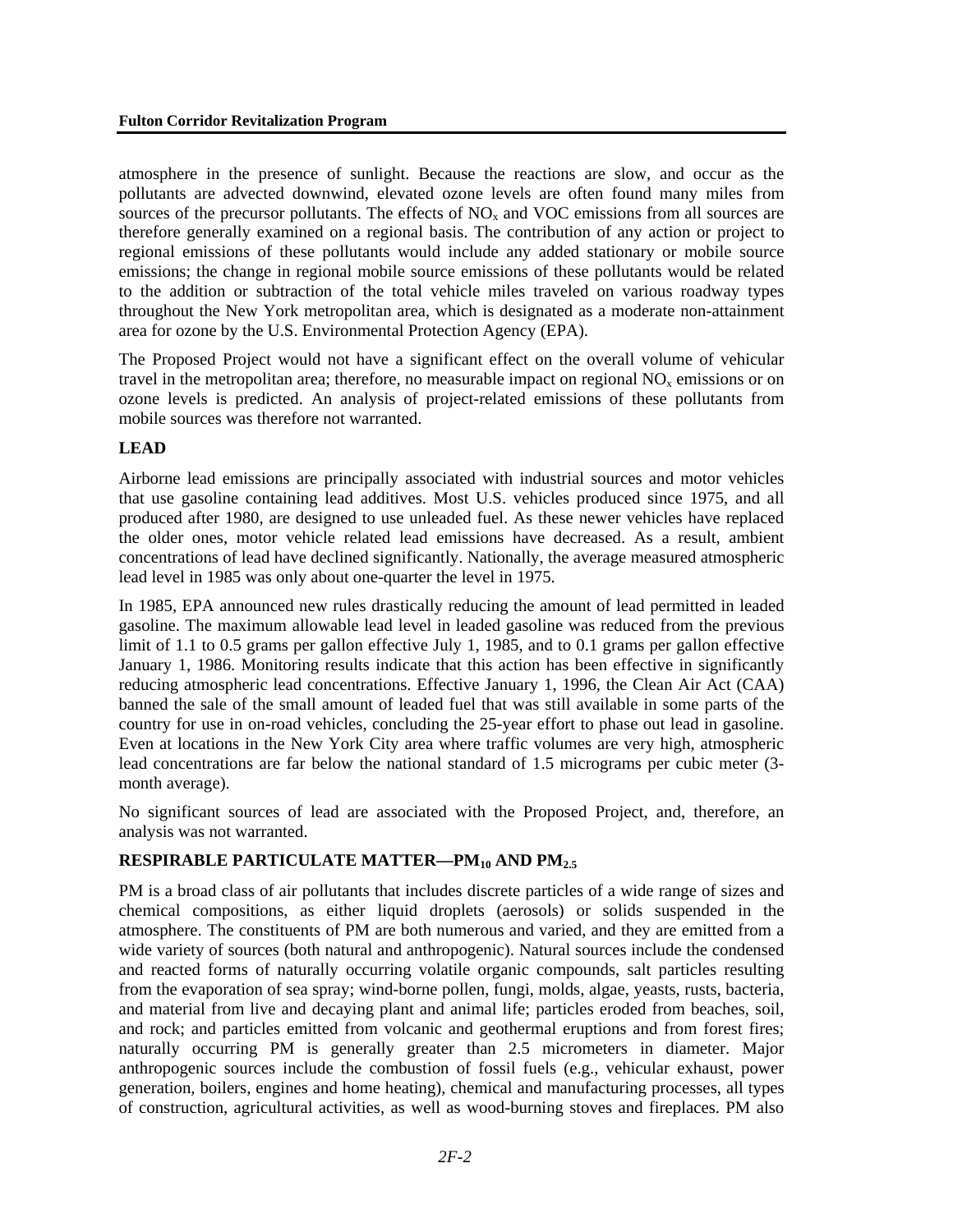acts as a substrate for the adsorption of other pollutants, often toxic and some likely carcinogenic compounds.

As described below, PM is regulated in two size categories: particles with an aerodynamic diameter of less than or equal to 2.5 micrometers, or  $PM_{2.5}$ , and particles with an aerodynamic diameter of less than or equal to 10 micrometers, or  $PM_{10}$ , which includes  $PM_{2.5}$ .  $PM_{2.5}$  has the ability to reach the lower regions of the respiratory tract, delivering with it other compounds that adsorbed to the surfaces of the particles, and is also extremely persistent in the atmosphere. PM<sub>2.5</sub> is mainly derived from combustion material that has volatilized and then condensed to form primary particulate matter (often soon after the release from an exhaust pipe or stack) or from precursor gases reacting in the atmosphere to form secondary PM.

Diesel-powered vehicles, especially heavy duty trucks and buses, are a significant source of respirable PM, most of which is  $PM_{2.5}$ ; PM concentrations may, consequently, be locally elevated near roadways with high volumes of heavy diesel-powered vehicles. The Proposed Project would not result in any significant increases in heavy-duty diesel traffic near the project site or in the region, and the total number of vehicles would not exceed the city's current screening threshold for conducting a microscale PM analysis. Therefore, an analysis of potential impacts from respirable particulate matter is not warranted.

## **SULFUR DIOXIDE**

 $SO<sub>2</sub>$  emissions are primarily associated with the combustion of sulfur-containing fuels: oil and coal. Due to the federal restrictions on the sulfur content in diesel fuel for on-road vehicles, no significant quantities are emitted from vehicular sources. Monitored  $SO<sub>2</sub>$  concentrations in New York City are below the national standards. Vehicular sources of  $SO<sub>2</sub>$  are not significant and therefore, an analysis of this pollutant from mobile sources is not warranted.

# **C. AIR QUALITY STANDARDS**

# **NATIONAL AND STATE AIR QUALITY STANDARDS**

As required by the CAA, primary and secondary National Ambient Air Quality Standards (NAAQS) have been established for six major air pollutants:  $CO$ ,  $NO<sub>2</sub>$ , ozone, respirable PM (both  $PM_{2.5}$  and  $PM_{10}$ ), SO<sub>2</sub>, and lead. The primary standards protect public health and represent levels at which there are no known significant effects on human health. The secondary standards are intended to protect the nation's welfare, and account for air pollutant effects on soil, water, visibility, materials, vegetation, and other aspects of the environment. The primary and secondary standards are the same for  $NO<sub>2</sub>$ , ozone, lead, and PM, and there is no secondary standard for CO. EPA promulgated additional NAAQS, which became effective September 16, 1997: a new 8-hour standard for ozone, which replaced the previous 1-hour standard, and in addition to retaining the  $PM_{10}$  standards, EPA adopted 24-hour and annual standards for  $PM_{2.5}$ . The standards for these pollutants are presented in Table 2F-1. These standards have also been adopted as the ambient air quality standards for New York State.

#### **NAAQS ATTAINMENT STATUS AND STATE IMPLEMENTATION PLAN (SIP)**

The CAA, as amended in 1990 defines non-attainment areas (NAA) as geographic regions that have been designated as not meeting one or more of the NAAQS. When an area is designated as non-attainment by EPA, the state is required to develop and implement a State Implementation Plan (SIP), which is a state's plan on how it will meet the NAAQS under the deadlines established by the CAA.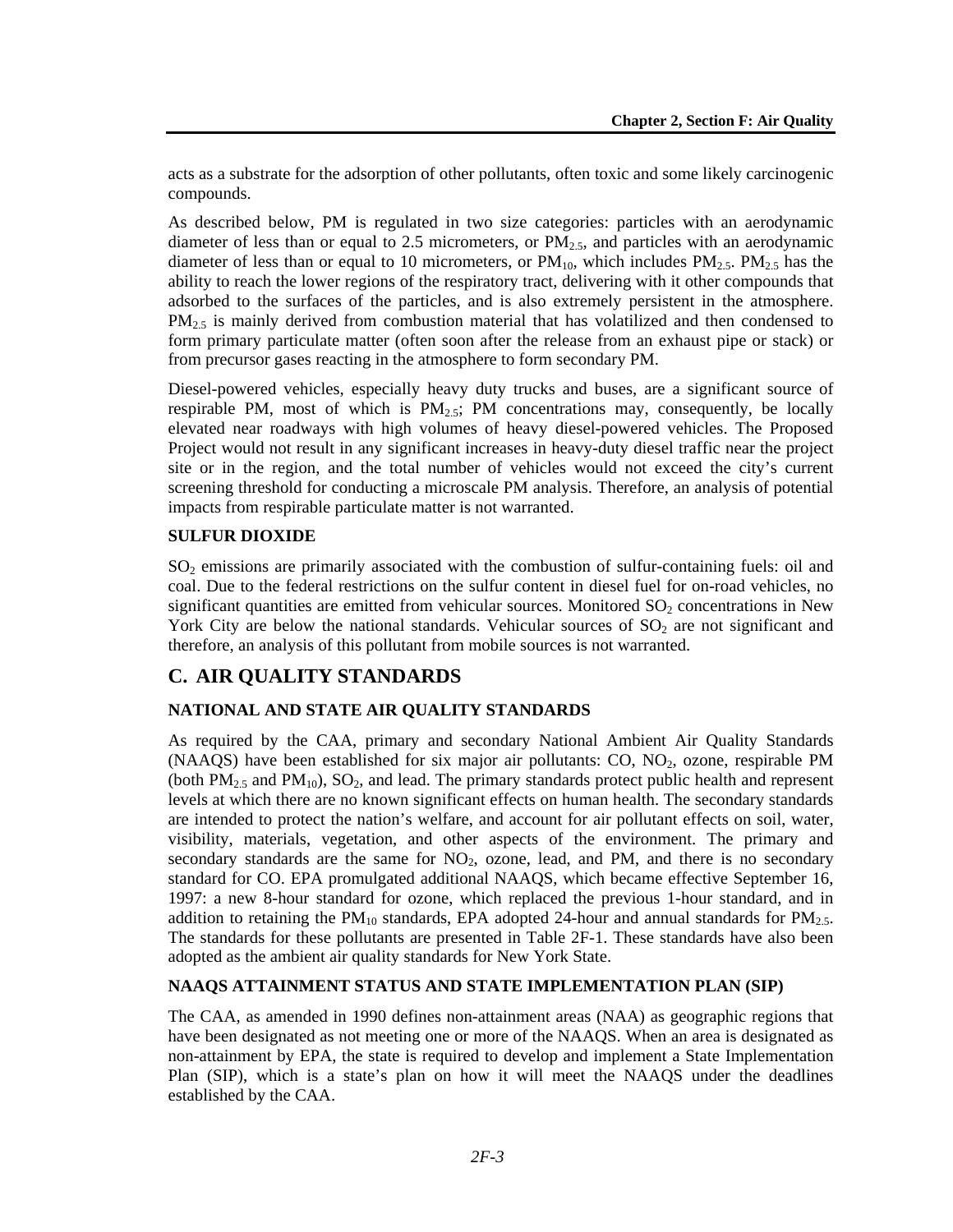EPA has recently re-designated New York City as in attainment for CO. The CAA requires that a maintenance plan ensure continued compliance with the CO NAAQS for former nonattainment areas. New York City is also committed to implementing site-specific control measures throughout the city to reduce CO levels, should unanticipated localized growth result in elevated CO levels during the maintenance period.

Manhattan has been designated as a moderate NAA for  $PM_{10}$ . On December 17, 2004, EPA took final action designating the five boroughs of New York City as well as Nassau, Suffolk, Rockland, Westchester, and Orange counties as  $PM<sub>2.5</sub>$  non-attainment areas under the CAA. State and local governments are required to develop implementation plans designed to meet the standards by early 2008.

Nassau, Rockland, Suffolk, Westchester and the five counties of New York City were designated as severe non-attainment for the previous ozone 1-hour standard. In November 1998, New York State submitted its *Phase II Alternative Attainment Demonstration for Ozone*, which was finalized and approved by EPA effective March 6, 2002, addressing attainment of the one-hour ozone NAAQS by 2007. New York State has recently submitted revisions to the SIP; these SIP revisions included additional emission reductions that EPA requested to demonstrate attainment of the standard, and an update of the SIP estimates using the latest versions of the mobile source emissions model, MOBILE6.2, and the non-road emissions model, NONROAD—which have been updated to reflect current knowledge of engine emissions, and the latest mobile and nonroad engine emissions regulations. On April 15, 2004, EPA designated these same counties as moderate non-attainment for the new 8-hour ozone standard which became effective as of June 15, 2004 (all of Orange County was moved to the Poughkeepsie moderate non-attainment area for 8-hour ozone). EPA revoked the 1-hour standard in June, 2005; however, the specific control measures for the 1-hour standard included in the SIP will be required to stay in place until the 8 hour standard is attained. The discretionary emissions reductions in the SIP would also remain but could be revised or dropped based on modeling. The State is currently formulating a new SIP for ozone, which is expected to be adopted in the near future. The SIP will have a target attainment deadline of June 15, 2010.

# **DETERMINING THE SIGNIFICANCE OF AIR QUALITY IMPACTS**

Any action predicted to increase the concentration of a criteria air pollutant to a level that would exceed the concentrations defined by the NAAQS (see Table H-1) would be deemed to have a potential significant adverse impact. In addition, in order to maintain concentrations lower than the NAAQS in attainment areas, or to ensure that concentrations will not be significantly increased in non-attainment areas, threshold levels have been defined for certain pollutants; any action predicted to increase the concentrations of these pollutants above the thresholds would be deemed to have a potential significant adverse impact, even in cases where violations of the NAAQS are not predicted.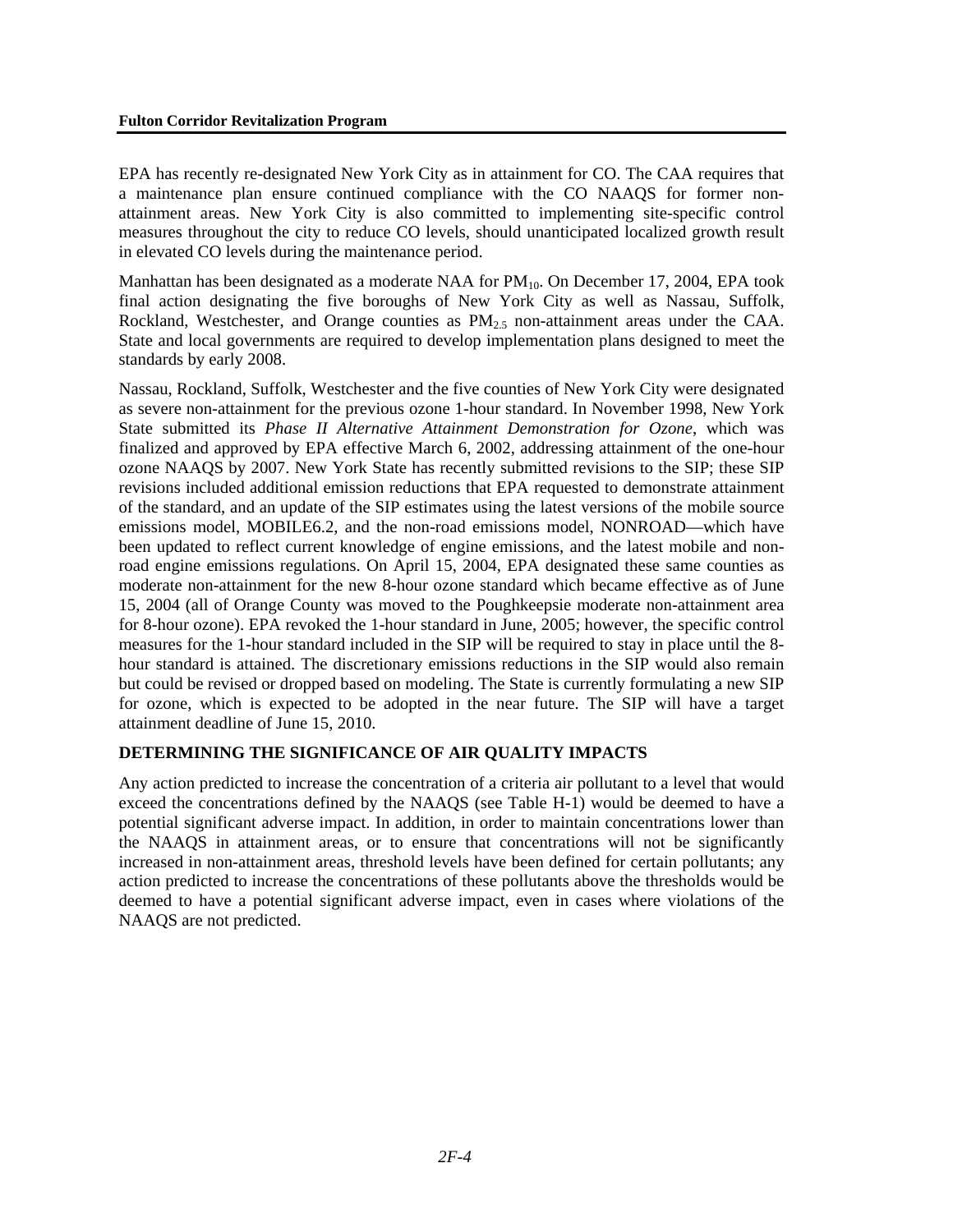|                                                                                                             | <b>Ambient Air Quality Standards</b> |                        |             |                |  |
|-------------------------------------------------------------------------------------------------------------|--------------------------------------|------------------------|-------------|----------------|--|
| <b>Pollutant</b>                                                                                            | Primary                              |                        | Secondary   |                |  |
|                                                                                                             | ppm                                  | $\mu$ g/m <sup>3</sup> | ppm         | $\mu$ g/m $^3$ |  |
| <b>Carbon Monoxide (CO)</b>                                                                                 |                                      |                        |             |                |  |
| Maximum 8-Hour Concentration <sup>1</sup>                                                                   | 9                                    | 10,000                 | None        |                |  |
| Maximum 1-Hour Concentration <sup>1</sup>                                                                   | 35                                   | 40,000                 |             |                |  |
| Lead                                                                                                        |                                      |                        |             |                |  |
| Maximum Arithmetic Mean Averaged Over 3<br><b>Consecutive Months</b>                                        | <b>NA</b>                            | 1.5                    | NA.         | 1.5            |  |
| Nitrogen Dioxide (NO2)                                                                                      |                                      |                        |             |                |  |
| <b>Annual Arithmetic Average</b>                                                                            | 0.053                                | 100                    | 0.053       | 100            |  |
| Ozone (O <sub>3</sub> )                                                                                     |                                      |                        |             |                |  |
| 8-Hour Average <sup>2</sup>                                                                                 | 0.08                                 | 157                    | 0.08        | 157            |  |
| <b>Total Suspended Particles (TSP)</b>                                                                      |                                      |                        |             |                |  |
| <b>Annual Mean</b><br>Rural Open Space<br><b>Rural Residential</b><br>Urban Residential<br>Urban Industrial | <b>NA</b>                            | 45<br>55<br>65<br>75   | <b>None</b> |                |  |
| Maximum 24-Hour Concentration                                                                               | <b>NA</b>                            | 250                    |             |                |  |
| Respirable Particulate Matter (PM <sub>10</sub> )                                                           |                                      |                        |             |                |  |
| 24-Hour Concentration <sup>1</sup>                                                                          | <b>NA</b>                            | 150                    | <b>NA</b>   | 150            |  |
| Fine Respirable Particulate Matter (PM2.5)                                                                  |                                      |                        |             |                |  |
| Average of 3 Annual Arithmetic Means                                                                        | <b>NA</b>                            | 15                     | <b>NA</b>   | 15             |  |
| 24-Hour Concentration <sup>3</sup>                                                                          | <b>NA</b>                            | 65                     | NA.         | 65             |  |
| Sulfur Dioxide (SO <sub>2</sub> )                                                                           |                                      |                        |             |                |  |
| <b>Annual Arithmetic Mean</b>                                                                               | 0.03                                 | 80                     | <b>NA</b>   | <b>NA</b>      |  |
| Maximum 24-Hour Concentration <sup>1</sup>                                                                  | 0.14                                 | 365                    | <b>NA</b>   | <b>NA</b>      |  |
| Maximum 3-Hour Concentration <sup>1</sup>                                                                   | <b>NA</b>                            | <b>NA</b>              | 0.50        | 1,300          |  |

## **Table 2F-1 Ambient Air Quality Standards**

**Notes:** ppm - parts per million

..<br>µg/m<sup>3</sup> - micrograms per cubic meter NA - not applicable

Particulate matter concentrations are in  $\mu$ g/m<sup>3</sup>. Concentrations of all gaseous pollutants are defined in ppm -- approximately equivalent concentrations in  $\mu$ g/m<sup>3</sup> are presented.

TSP levels are regulated by a New York State Standard only. All other standards are National Ambient Air Quality Standards (NAAQS).

 $<sup>1</sup>$  Not to be exceeded more than once a year.</sup>

Three-year average of the annual fourth highest daily maximum 8-hr average concentration.

Not to be exceeded by the 98th percentile averaged over 3 years.

**Sources:** 40 CFR Part 50: National Primary and Secondary Ambient Air Quality Standards; 6 NYCRR Part 257: Air Quality Standards.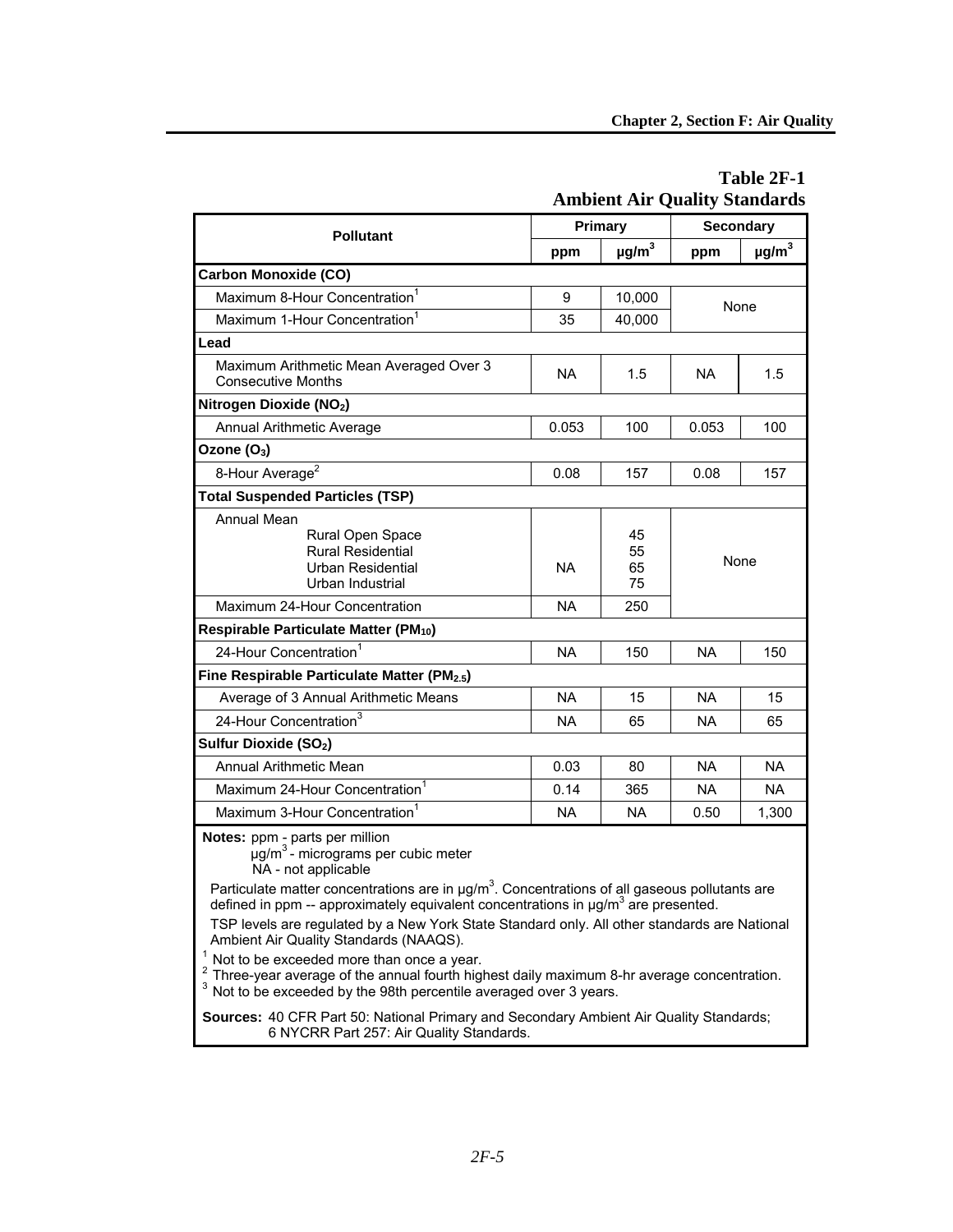## *DE MINIMIS CRITERIA REGARDING CO IMPACTS*

New York City has developed *de minimis* criteria to assess the significance of the incremental increase in CO concentrations that would result from proposed projects or actions, as set forth in the *City Environmental Quality Review (CEQR) Technical Manual*. These criteria set the minimum change in CO concentration that defines a significant environmental impact. Significant increases of CO concentrations in New York City are defined as: (1) an increase of 0.5 ppm or more in the maximum 8-hour average CO concentration at a location where the predicted No Action 8-hour concentration is equal to or between 8 and 9 ppm; or (2) an increase of more than half the difference between baseline (i.e., No Action) concentrations and the 8-hour standard, when No Action concentrations are below 8.0 ppm.

# **D. METHODOLOGY FOR PREDICTING POLLUTANT CONCENTRATIONS**

## **MOBILE SOURCE ANALYSIS**

#### *INTRODUCTION*

<u>.</u>

The prediction of vehicle-generated concentrations in an urban environment incorporates meteorological phenomena, traffic conditions, and physical configurations. Air pollutant dispersion models mathematically simulate how traffic, meteorology, and geometry combine to affect pollutant concentrations. The mathematical expressions and formulations contained in the various models attempt to describe an extremely complex physical phenomenon as closely as possible. However, because all models contain simplifications and approximations of actual conditions and interactions and it is necessary to predict the reasonable worst case condition, most of these dispersion models predict conservatively high concentrations of pollutants, particularly under adverse meteorological conditions.

The CO analysis for the Proposed Project employs a model approved by EPA that has been widely used for evaluating air quality impacts of projects in New York City, other parts of New York State, and throughout the country. The modeling approach includes a series of conservative assumptions relating to meteorology, traffic, and background concentration levels resulting in a conservatively high estimate of expected pollutant concentrations that could ensue from the Proposed Project.

#### *DISPERSION MODEL FOR MICROSCALE ANALYSES*

Maximum CO concentrations adjacent to streets in the traffic study area, resulting from vehicle emissions, were predicted using the CAL3QHC model Version 2.0.<sup>[1](#page-5-0)</sup> The CAL3QHC model employs a Gaussian (normal distribution) dispersion assumption and includes an algorithm for estimating vehicular queue lengths at signalized intersections. CAL3QHC predicts emissions and dispersion of CO from idling and moving vehicles. The queuing algorithm includes sitespecific traffic parameters, such as signal timing and delay calculations (from the 2000 *Highway Capacity Manual* traffic forecasting model), saturation flow rate, vehicle arrival type, and signal actuation (i.e., pre-timed or actuated signal) characteristics to accurately predict the number of idling vehicles. The CAL3QHC model has been updated with an extended module,

<span id="page-5-0"></span><sup>&</sup>lt;sup>1</sup> *User's Guide to CAL3QHC, A Modeling Methodology for Predicted Pollutant Concentrations Near Roadway Intersections,* Office of Air Quality, Planning Standards, EPA, Research Triangle Park, North Carolina, Publication EPA-454/R-92-006.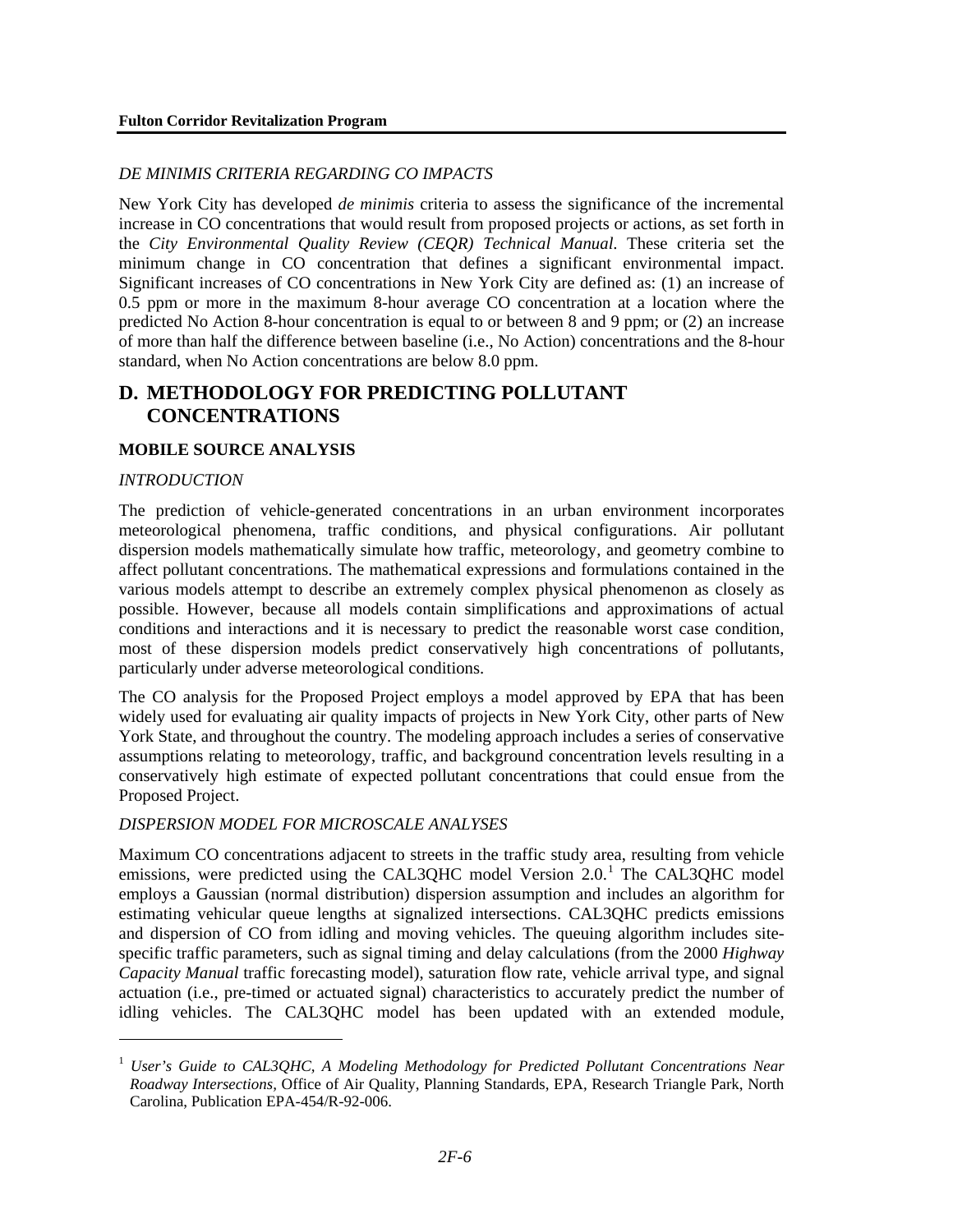CAL3QHCR, which allows for the incorporation of hourly meteorological data into the modeling, instead of worst-case assumptions regarding meteorological parameters. This refined version of the model, CAL3QHCR, is employed if maximum predicted future CO concentrations are greater than the applicable ambient air quality standards or when *de minimis* thresholds are exceeded using the first-level CAL3QHC modeling.

#### *METEOROLOGY*

In general, the transport and concentration of pollutants from vehicular sources are influenced by three principal meteorological factors: wind direction, wind speed, and atmospheric stability. Wind direction influences the accumulation of pollutants at a particular prediction location (receptor), and atmospheric stability accounts for the effects of vertical mixing in the atmosphere.

Following the EPA guidelines,<sup>[2](#page-6-0)</sup> CO computations were performed using a wind speed of 1 meter per second, a 1,000 meter mixing height and the neutral stability class D. Concentrations were calculated using a wind angle increment of 1 degree. The 8-hour average CO concentrations were estimated by multiplying the predicted 1-hour average CO concentrations by a factor of 0.79 to account for persistence of meteorological conditions and fluctuations in traffic volumes. A surface roughness of 3.21 meters was chosen and, in addition, a 50° Fahrenheit ambient temperature was assumed for the emissions computations. At each receptor location, the wind angle that maximized the pollutant concentrations was used in the analysis regardless of frequency of occurrence. These assumptions ensured that worst-case meteorology was used to estimate impacts.

#### *ANALYSIS YEAR*

l

The CO microscale analyses were performed for 2009, the year by which the Proposed Project is likely to be completed. The future analysis was performed both without the Proposed Project (the No Build condition) and with the Proposed Project (the Build with Improvements condition).

#### *VEHICLE EMISSIONS DATA*

Vehicular CO emission factors were computed using the most current EPA mobile source emissions model, MOBILE6.2. $^3$  $^3$  This emissions model is capable of calculating engine emission factors for various vehicle types, based on the fuel (gasoline, diesel, or natural gas), meteorological conditions, vehicle speeds, vehicle age, roadway types, number of starts per day, and engine soak time, and various other factors that influence emissions, such as inspection maintenance programs. The inputs and use of MOBILE6.2 incorporates the most current guidance available from the New York State Department of Environmental Conservation (NYSDEC) and the New York City Department of Environmental Protection (NYCDEP).

Vehicle classification data were based on field studies. The general categories of vehicle types for specific roadways were further divided into subcategories based on their relative fleet-wide

<span id="page-6-0"></span><sup>2</sup> *Guidelines for Modeling Carbon Monoxide from Roadway Intersections*, EPA Office of Air Quality Planning and Standards, Publication EPA-454/R-92-005.

<span id="page-6-1"></span><sup>&</sup>lt;sup>3</sup> EPA, User's Guide to MOBILE6.1 and MOBILE6.2: Mobile Source Emission Factor Model, EPA420-R-02-028, October 2002.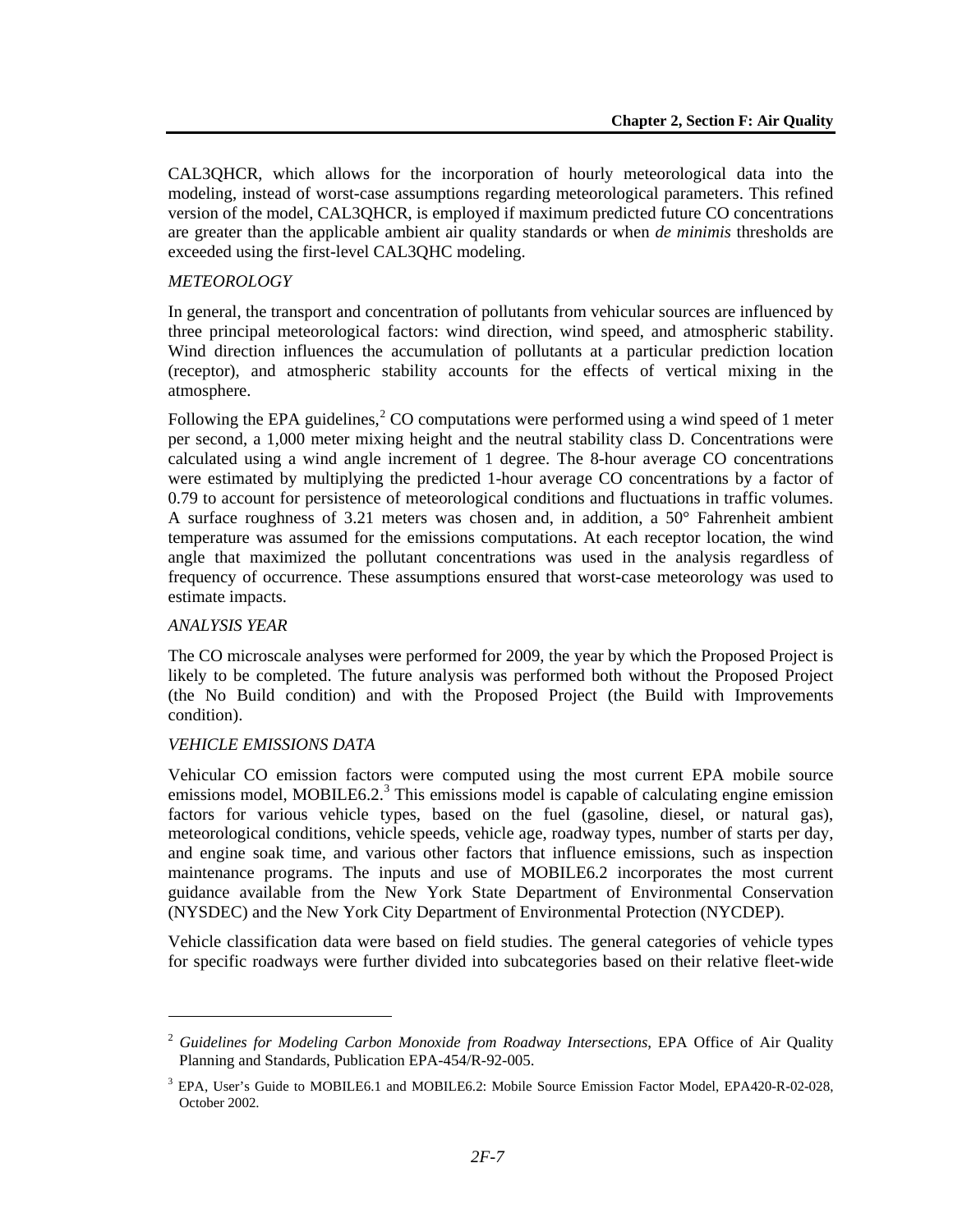breakdown.<sup>[4](#page-7-0)</sup> An ambient temperature of 50° Fahrenheit was assumed for the emission computations.

Appropriate credits were used to accurately reflect the inspection and maintenance program. The inspection and maintenance programs require inspections of automobiles and light trucks to determine if pollutant emissions from the vehicles' exhaust systems are below emission standards. Vehicles failing the emissions test must undergo maintenance and pass a repeat test to be registered in New York State.

#### *TRAFFIC DATA*

Traffic data for the air quality analysis were derived from existing traffic counts, projected future growth in traffic, and other information developed as part of the traffic analysis for the Proposed Project (see Chapter 2, Section E, "Traffic and Parking"). Traffic data for the future without and with the Proposed Project were employed in the respective air quality modeling scenarios. The weekday AM (8:15 to 9:15 AM) and PM (5:00 to 6:00 PM) peak periods were subjected to microscale analysis. These time periods were selected for the mobile source analysis because they produce the maximum anticipated project-generated traffic and therefore have the greatest potential for significant air quality impacts.

#### *BACKGROUND CONCENTRATIONS*

Background concentrations are those pollutant concentrations not directly accounted for through the modeling analysis, which directly account for vehicle-generated emissions on the streets within 1,000 feet and line-of-sight of the receptor location. Background concentrations must be added to modeling results to obtain total pollutant concentrations at a study site.

The 8-hour average background concentration used in this analysis was 2.0 ppm for 2009 predictions. This value was obtained from the maximum second-highest concentration measured over a recent three-year period (2004 to 2006) at the PS 59 monitoring station.

#### *MOBILE SOURCE ANALYSIS SITE*

Intersections with project-diverted traffic greater than the *CEQR Technical Manual* threshold of 100 trips were reviewed. One intersection was selected for a CO microscale analysis, at Fulton Street and Pearl Street/Water Street since it is signalized, and due to the overall poor levels of service in the Build condition. Therefore, the greatest air quality impacts and maximum changes in the concentrations would be expected at this location.

#### *RECEPTOR LOCATIONS*

<u>.</u>

Multiple receptors (i.e. precise locations at which concentrations are predicted) were modeled at the selected site; receptors were placed along the approach and departure links at spaced intervals. The receptors were placed at sidewalk or roadside locations with continuous public access at the selected intersection.

<span id="page-7-0"></span><sup>&</sup>lt;sup>4</sup> The MOBILE6.2 emissions model utilizes 28 vehicle categories by size and fuel. Traffic counts and predictions are based on broader size categories, and then broken down according to the fleet-wide distribution of subcategories and fuel types (diesel, gasoline, or alternative).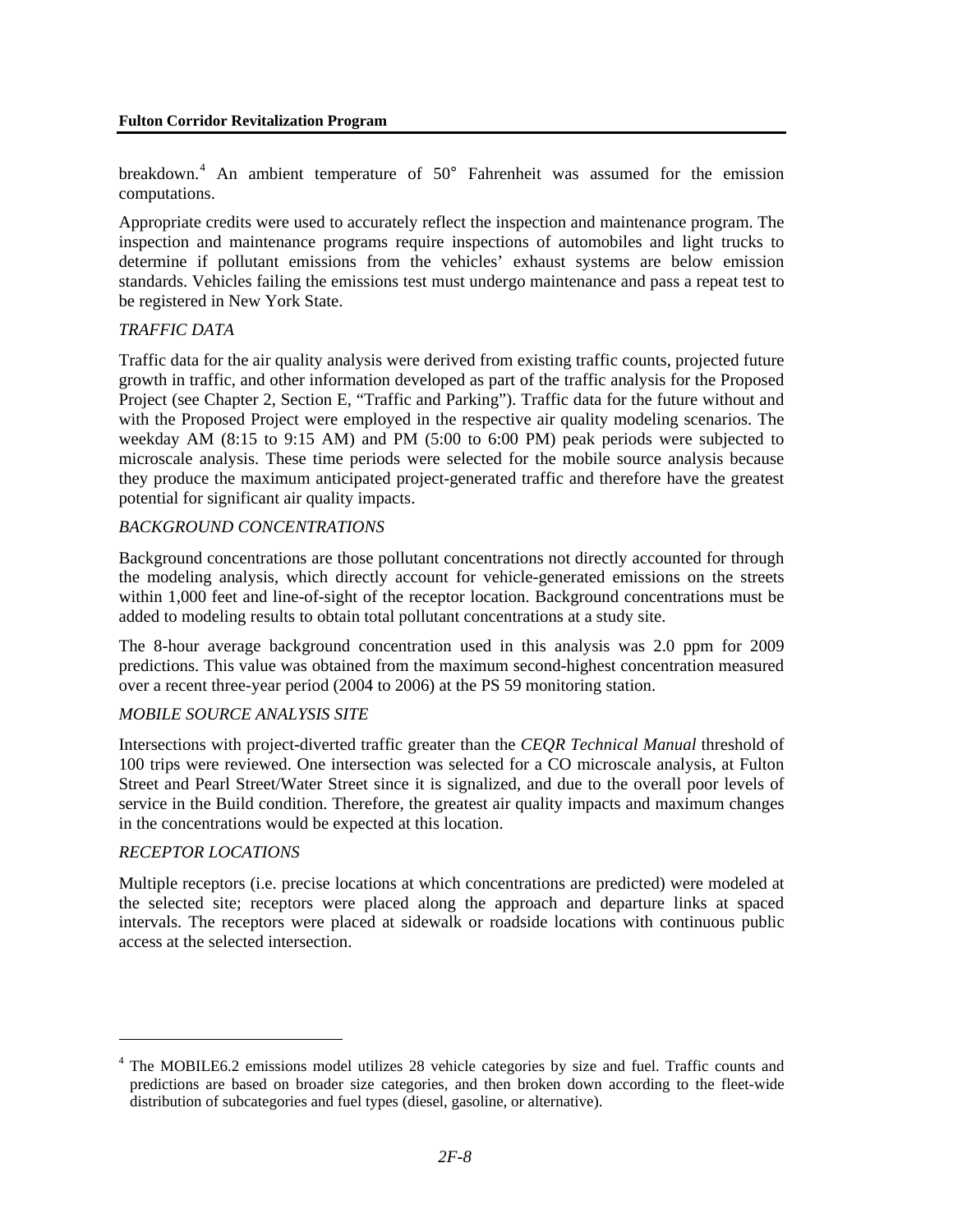# **E. FUTURE CONDITIONS WITHOUT THE PROPOSED PROJECT**

# **MOBILE SOURCE ANALYSIS**

CO concentrations without the Proposed Project were determined for the 2009 analysis year using the modeling methodology previously described. Table 2F-2 shows future maximum predicted 8-hour average CO concentrations without the Proposed Project (i.e., 2009 No Build values) at the analysis intersection in the project study area. The value shown is the highest predicted concentration at the intersection for any of the time periods analyzed.

# **Table 2F-2 Future (2009) Maximum Predicted 8-Hour Average Carbon Monoxide No Build Concentration (ppm)**

| <b>Receptor Site</b>                                              | Location                                    | <b>Time Period</b> | 8-Hour<br>Concentration |  |  |  |
|-------------------------------------------------------------------|---------------------------------------------|--------------------|-------------------------|--|--|--|
|                                                                   | Fulton Street at Pearl Street/ Water Street | AM                 | 3.5                     |  |  |  |
|                                                                   |                                             | <b>PM</b>          | 3.4                     |  |  |  |
| <b>Note:</b> National Ambient Air Quality Standard—8-hour: 9 ppm. |                                             |                    |                         |  |  |  |

# **F. PROBABLE IMPACTS OF THE PROPOSED PROJECT**

# **MOBILE SOURCE ANALYSIS**

CO concentrations with the Proposed Project were determined for the 2009 analysis year using the methodology previously described. Table 2F-3 shows the maximum predicted future 8-hour average CO concentrations with the Proposed Project and project-related improvements at the intersection studied. (No 1-hour values are shown since no exceedances of the standard would occur and the *de minimis* criteria are only applicable to 8-hour concentrations. Therefore, the 8 hour values are the most critical for impact assessment.) The values shown are the highest predicted concentrations for the receptor location for the time periods analyzed. The results indicate that the Proposed Project would not result in any violations of the CO standard or any significant impacts at the receptor location.

# **Table 2F-3 Future (2009) Maximum Predicted 8-Hour Average Carbon Monoxide Concentrations (ppm): No Build and Build**

| <b>Receptor</b>                                            | Location                                              |                    | 8-Hour Concentration (ppm) |              |  |  |
|------------------------------------------------------------|-------------------------------------------------------|--------------------|----------------------------|--------------|--|--|
| <b>Site</b>                                                |                                                       | <b>Time Period</b> | <b>No Build</b>            | <b>Build</b> |  |  |
|                                                            | Fulton Street at Pearl Street/<br><b>Water Street</b> | AM                 | 3.5                        | 4.1          |  |  |
|                                                            |                                                       | <b>PM</b>          | 3.4                        | 3.9          |  |  |
| Note: National Ambient Air Quality Standard—8-hour: 9 ppm. |                                                       |                    |                            |              |  |  |

# **CONSISTENCY WITH NEW YORK STATE AIR QUALITY IMPLEMENTATION PLAN**

Maximum predicted pollutant concentrations with the Proposed Project would be less than the corresponding ambient air standards. Therefore, the Proposed Project would be consistent with the New York SIP for the control of ozone and CO.